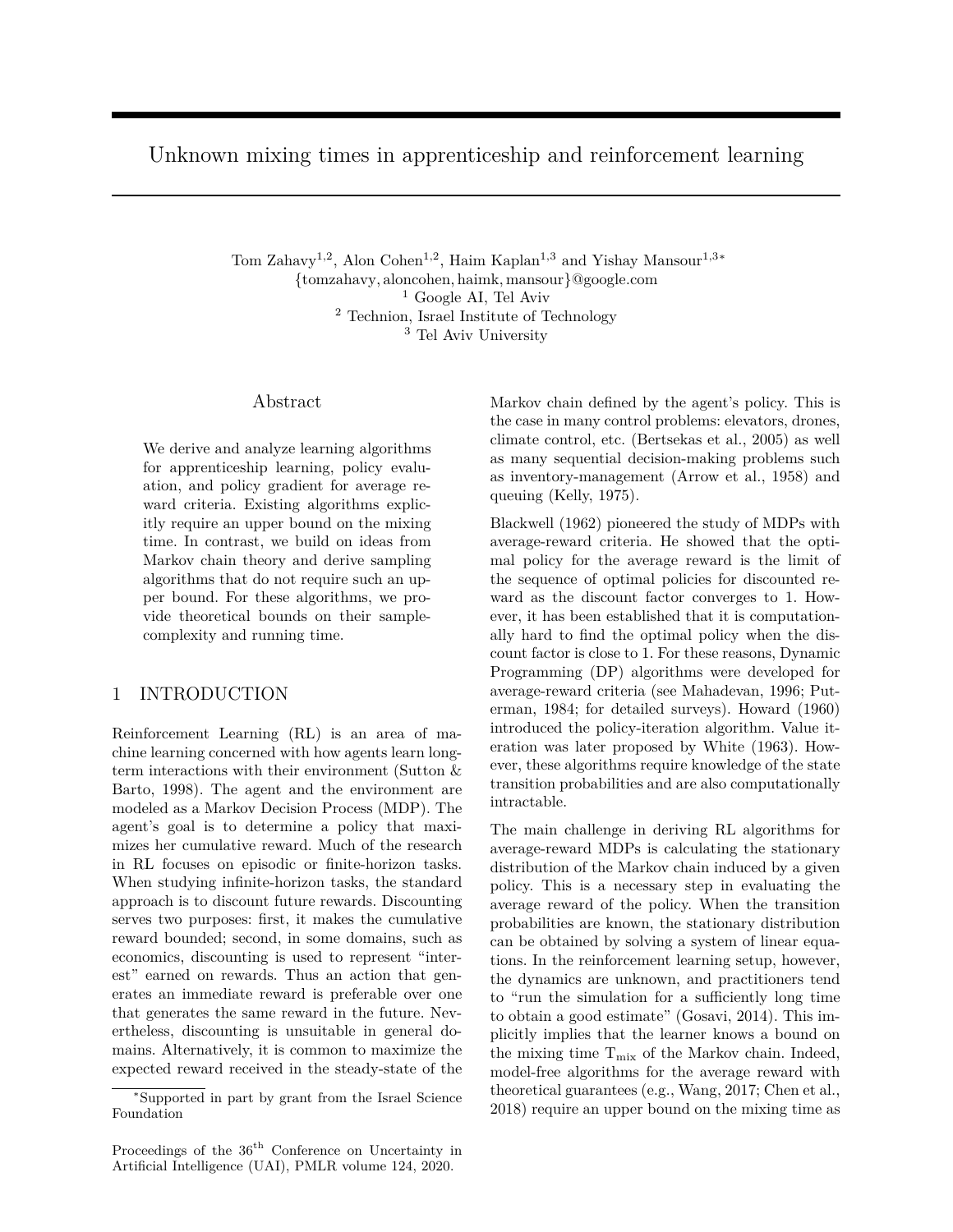an input.

We will later see that not knowing such a bound on the mixing time comes with an additional cost and requires  $O(T_{mix}|S|)$  samples to get a single sample from the stationary distribution. Instead, one might consider learning the transition probability matrix and use it for computing the stationary distribution (i.e., model-based RL). Not surprisingly, modelbased algorithms assume that the mixing time, or an upper bound on it, are known explicitly (Kearns et al., 2000; Brafman & Tennenholtz, 2002).<sup>1</sup> Moreover, even if we estimate the transition probabilities, it is not clear how to use it to obtain the average reward. In particular, the stationary distribution in the estimated model is not guaranteed to be close to the stationary distribution of the true model; an equivalent of the simulation lemma (Kearns & Singh, 2002) for this setup does not exist. To illustrate the difficulty, consider a periodic Markov chain with states ordered in a (deterministic) cycle. Also consider a similar Markov chain, but with a probability of  $\varepsilon$  to remain in each state. Even though the two models are "close" to each other, the latter chain is ergodic and does have a stationary distribution while the former chain is periodic and therefore does not have a stationary distribution at all.

Alternatively, one may consider estimating the mixing time (or an upper bound on it) directly, in order to use it to get samples from the stationary distribution. There are two drawbacks to this approach. First, the sample complexity for estimating the mixing time is quite significant. For an arbitrary ergodic Markov chain, it is possible to estimate an upper and a lower bound on the mixing time by approximating the pseudo-spectral gap and the minimal stationary probability π*<sup>⋆</sup>* (Levin et al., 2017, Theorems 12.3 and 12.4), and estimating these quantities to within a relative error of  $\varepsilon$  requires  $\rm O\big(T_{mix}^2\max\{T_{mix},|S|/\pi_\star\}/\epsilon^2\pi_\star\big)$  samples (Wolfer & Kontorovich, 2019). Second, these techniques can be used to get an upper bound on the mixing time of a single policy, and not on the maximum of all the deterministic policies in an MDP. For these reasons we focus on algorithms that avoid estimating the mixing time directly.

In this work, we build on Coupling From the Past (CFTP) – a technique from Markov chain theory that obtains unbiased samples from a Markov chain's stationary distribution (Propp & Wilson, 1996, 1998). These samples are generated without any prior knowledge on the mixing time of the Markov chain. Intuitively, CFTP starts |S| parallel simulations of the Markov chain, one from each state, at minus infinity. When two simulations reach the same state, they continue together as one simulation. The simulations coalesce at time zero to a single sample state, which is distributed exactly as the stationary distribution. CFTP, rather than starting at minus infinity, starts at zero and generates suffixes of increasing length of this infinite simulation until it can identify the state at which all simulations coalesce. The simulations are shown to coalesce, in expectation, after  $O(|S|T_{mix})$ -time. In Section 2, we provide an alternative, simple proof of the coalescence-time of the CFTP procedure and a matching lower bound. Additionally, we analyze the time it takes for two simulations to coalesce and show how to use this process to estimate differences of Q-values.

We further describe sampling-based RL algorithms for the average-reward criteria that utilize these ideas. The main advantage of our algorithms is that they do not require a bound on the associated Markov chain's mixing time. In Section 3, we consider apprenticeship learning and propose two sampling mechanisms to evaluate the game matrix and analyze their sample complexity. These are: using the CFTP protocol to estimate the game matrix directly at the beginning of the algorithm; querying the expert, at each step, for two trajectories to provide an unbiased estimate of the game matrix. We also include an unbiased estimator of the policy gradient (under average reward criteria) and analyze its sample complexity. Finally, in the supplementary material (Section A), we use CFTP to propose a sample-efficient data structure that allows us to get an unbiased sample from the stationary distribution of any policy in an MDP.

### 1.1 PRELIMINARIES

In this section, we provide background on RL with average reward criteria (based on Puterman, 1984), as well as on the CFTP algorithm (Propp & Wilson, 1996, 1998) for getting unbiased samples from a stationary distribution of a Markov chain without knowing its mixing time. Background on apprenticeship learning is provided in the relevant section.

<sup>&</sup>lt;sup>1</sup>UCRL2 (Jaksch et al., 2010) avoids using the mixing time but instead assumes knowledge of the MDP diameter (which is implicitly related to the mixing time) to guarantee an  $\varepsilon$ -optimal policy. We emphasize that there is no need to know a bound on the diameter in the regret setting, but only when the goal is to learn an  $\varepsilon$ -optimal policy. In this case, the learner has to know a bound on the diameter in order to bound the sample complexity.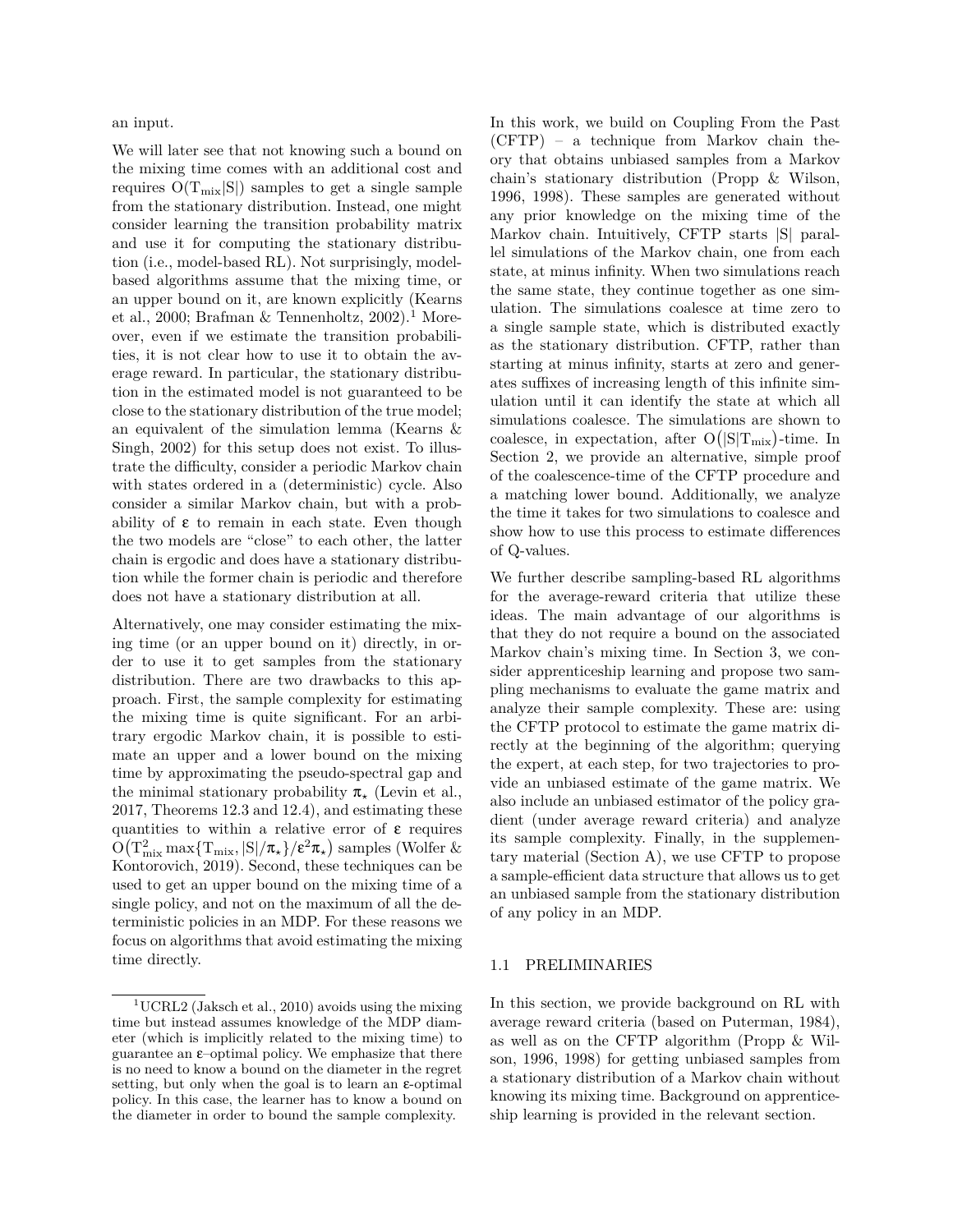A Markov Decision Process (MDP) consists of a set of states S, and a set of actions A. We assume that S and A are finite. Associated with each action a *∈* A is a state transition matrix  $P^a$ , where  $P^a(x, y)$  represents the probability of moving from state x to y under action a. There is also a stochastic reward function  $R : S \times A \mapsto \mathbb{R}$  where  $r(x, a) = \mathbb{E}[R(s, a)]$ is the expected reward when performing action a in state x. A stationary deterministic policy is a mapping  $\pi : S \mapsto A$  from states to actions. Any policy induces a state transition matrix  $P^{\pi}$ , where  $P^{\pi}(x, y) = P^{\pi(x)}(x, y)$ . Thus, any policy yields a Markov chain  $(S, P^{\pi})$ . The stationary distribution µ of a Markov chain with transition matrix P is defined to be the probability distribution satisfying  $\mu^{\top} = \mu^{\top} P.$ 

We specifically study ergodic MDPs in which any policy induces an ergodic Markov chain. That is, a Markov chain which is irreducible and aperiodic (Levin et al., 2017). Such a Markov chain converges to a unique stationary distribution independent of the starting state (for generalizations to unichain MDPs, see Puterman, 1984). The average reward  $\rho(\pi)$  ssociated with a particular policy  $\pi$  is defined as  $\rho(\pi) = \mathbb{E}_{x \sim \mu(\pi)} r(x, \pi(x))$  where  $\mu(\pi)$  is the stationary distribution of the Markov chain induced by π. The optimal policy is one that maximizes the average reward. The Q-value of a state-action pair given a policy  $\pi$  is defined as

$$
Q^{\pi}(s,a) = \sum_{t=0}^{\infty} \mathbb{E}\left\{r_t - \rho(\pi) \mid s_0 = s, a_0 = a, \pi\right\}. \tag{1}
$$

We define the total-variation distance for two probability measures P and Q on a sample space  $\Omega$  to be  $TV[P,Q] = \sup_{A \subset \Omega} |P(A) - Q(A)|$  (which is equivalent to the L1 distance). Informally, this is the largest possible difference between the probabilities that the two distributions assign to the same event.

The mixing time of an ergodic Markov chain with a stationary distribution  $\mu$  is the smallest t such that  $\forall x_0$ , TV $[\Pr_t(\cdot|x_0), \mu] \leq 1/8$ , where  $\Pr_t(\cdot|x_0)$  is the distribution over states after t steps, starting from  $x_0$ . For MDP M, let  $T_{mix}^{\pi}$  be the mixing time of the Markov chain which  $\pi$  induces in M, i.e.,  $(S, P^{\pi})$ . The MDP mixing time,  $\bar{T}_{mix} = \max_{\pi \in \Pi} T_{mix}^{\pi}$  is the maximal mixing time for any deterministic policy.

The algorithms presented in this paper rely on access to a generative model (Kearns & Singh, 2002); an oracle that accepts a state-action pair (s, a) and outputs a state s*′* that is drawn from the next-state distribution  $P^a(s, \cdot)$ , and a sample from the reward distribution  $R(s, a)$ . We further assume that a sample is generated in unit time, and measure the sample complexity of an algorithm by the number of calls it makes to the generative model.

Coupling From the Past (CFTP) is a method for sampling from the stationary distribution of a Markov chain (Propp & Wilson, 1996, 1998). Contrary to many Markov Chain Monte-Carlo algorithms, Coupling from the past gives a perfect sample from the stationary distribution. Intuitively, CFTP starts |S| parallel simulations of the Markov chain, one from each state, at minus infinity. When two simulations reach the same state, they continue together as one simulation. The simulations coalesce at time zero to a single sample state, which is distributed exactly as the stationary distribution. CFTP rather than starting at minus infinity starts at zero and generates suffixes of increasing length of this infinite simulation until it can identify the state at which all simulations coalesce (Häggström, 2002).

| Algorithm 1 Coupling from the past                 |
|----------------------------------------------------|
| $F_0 \leftarrow$ Identity Map, $t \leftarrow (-1)$ |
| repeat                                             |
| $t \leftarrow t + 1$                               |
| $f_{-(t+1)} \leftarrow \text{RandomMap}(P)$        |
| $F_{-(t+1)} \leftarrow F_{-t} \circ f_{-(t+1)}$    |
| until $F_{-(t+1)}$ is constant                     |
| Return the value into which $F_{-(t+1)}$ coalesces |
|                                                    |

Consider a finite state ergodic Markov chain M with state space S, a transition probability matrix P. CFTP generates a sequence of mappings  $F_0, F_{-1}, F_{-2}, \ldots$  each from S to S, until the first of these mappings, say  $F_{-t}$  is constant, sending all states into the same one. In other words,  $F_{-t}$  defines simulations from every starting state, that coalesce into a single state after t steps. Initially  $F_0(s) = s$  for every  $s \in S$ . Then we generate  $F_{-(t+1)}$  by drawing a random map  $f_{-(t+1)} : S \rightarrow S$  (denoted by Random $\text{Map}(P)$ ) where we pick  $f_{-(t+1)}(s)$  from the next state distribution  $P(s, \cdot)$  (e.g., the Markov chain dynamics) for every s, and compose  $f_{-(t+1)}(s)$  with  $F_{-t}$ . Theorem 1. With probability 1, the CFTP protocol returns a value, which is distributed according to the Markov chain's stationary distribution.

See Propp & Wilson (1996) for proof. Additionally, Theorem 5 in Propp & Wilson (1998) states that the expected value of t when  $F_{-t}$  coalesces is  $O(T_{mix}|S|)$ . The straightforward implementation of Algorithm 1 takes O(|S|) time per step for a total of  $O(T_{\mathrm{mix}}|S|^2)$ time. Propp & Wilson (1996) also give a cleverer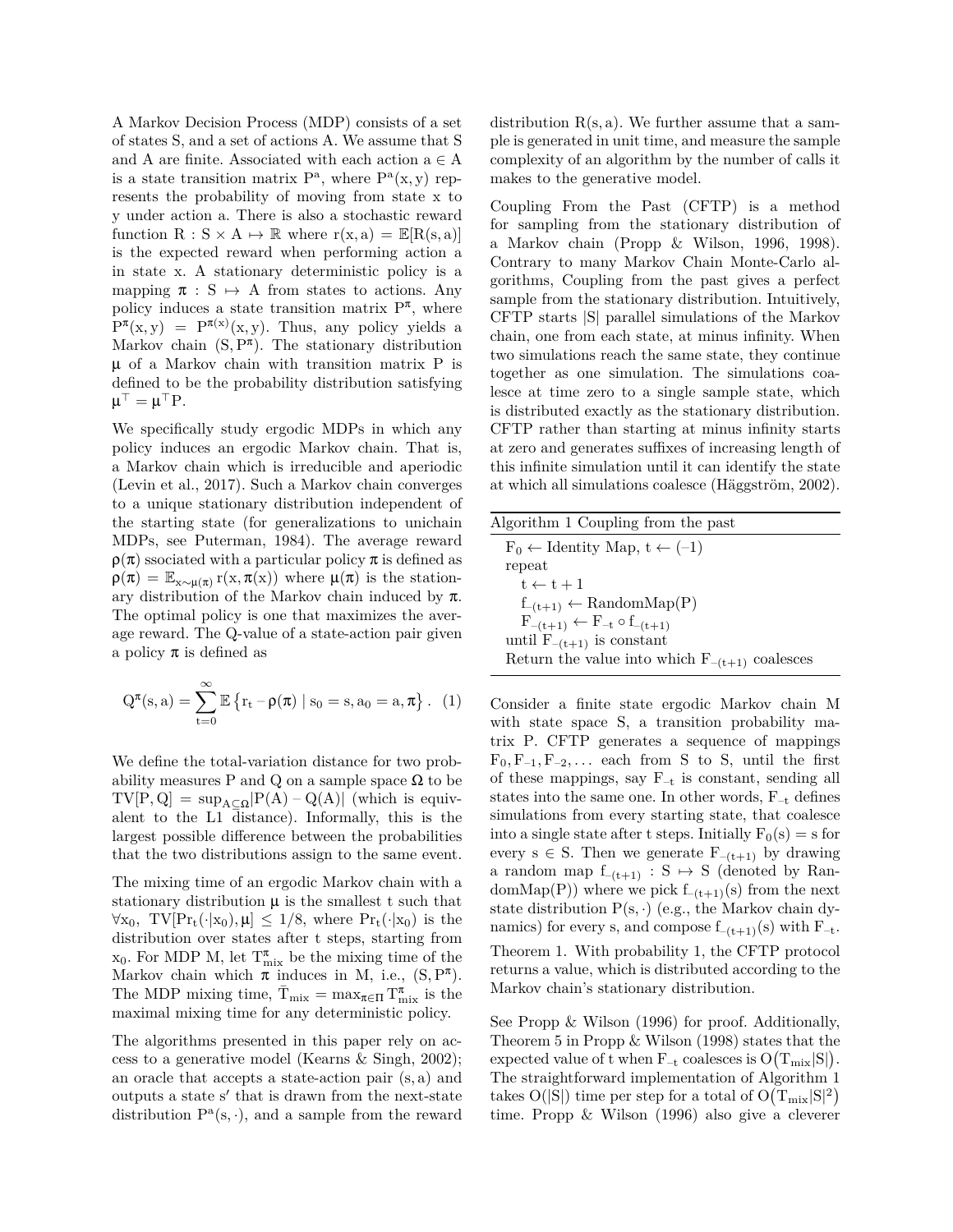





implementation that takes  $O(T_{mix}|S|\log|S|)$  time. It uses the fact that coalescence occurs gradually and reduces the number of independent simulations as time progresses.

ήğ

### 1.2 EXAMPLE

We finish this section with a motivating simulation, where we compare the CFTP procedure with a common practice of "guessing" the mixing time and running the chain for that time. While CFTP does not suffer from bias at all, the baseline methods do suffer from bias and are shown to produce errors in estimating the average reward. If the guess is too large, then these methods are highly sampleinefficient compared to CFTP.

Explicitly, consider the Markov reward process in Fig. 1. The initial state distribution  $\mu_0$  is given by  $\mu_0 = (0, 1)$  (starts from the right state). The stationary distribution is  $(\frac{2}{3}, \frac{1}{3})$ , the average reward is  $\frac{2}{3}$ , the expected coalescence time is 2, and the mixing time is 4. For this chain, simulating from time 0 forward until all chains coalesce gives a biased sample, as coalescence can only occur in the left state.

We implemented the CFTP procedure<sup>2</sup> and compared it with a baseline that "guesses" the mixing time,  $T_{\text{guess}}$ . This baseline operates as follows. First, it samples an initial state from  $\mu_0$ . Then, it simulates the chain for  $T_{\text{guess}}$  steps. Finally, it returns the reward at the resulting state.

We run each algorithm to obtain a sample from the stationary distribution, and use the average of these samples to estimate the average reward. For each algorithm, we report the average (over 10 runs, reported alongside error bars) Mean Squared Error (MSE) with respect to the average reward as a function of the number of runs taken (Fig. 2). We can see that underestimating the mixing time  $T_{guess} = 2$ 

 $(\text{red})$ , and using precisely the mixing time  $T_{\text{guess}} = 4$ (green) leads to bias in the estimation of the average reward. The latter is due to the fact that by the definition of the mixing time, we are not guaranteed to sample exactly from the stationary distribution, but only from a distribution that is close it in the total variation distance. When we overestimate the mixing time, e.g., for  $T_{\text{guess}} = 30$  (blue), the bias decreases significantly. Similarly, we can see that CFTP (orange) produces unbiased samples as expected.

The advantage of CFTP (orange) becomes clearer when inspecting Fig. 3. We can see the MSE as a function of the number of simulation steps. Overestimating the mixing time  $T_{\text{guess}} = 30$  (blue), still gives unbiased estimates but uses too many simulation steps to achieve a single sample of the reward. As a result, CFTP (orange) yields much lower MSE for the same amount of samples.

# 2 SAMPLING FROM A STATIONARY DISTRIBUTION WITH UNKNOWN MIXING TIME

#### 2.1 COALESCENCE FROM TWO STATES

We begin this section by analyzing a simple scenario: for a Markov chain with |S| states, we simultaneously start two simulations from two different states. At each time step, each simulation proceeds according to the next state distribution of the Markov chain. We are interested in bounding the time that it takes for two simulations to reach the same state. As we will see, this takes  $O(T_{mix}|S|)$  time in expectation. We begin with the following two lemmas.

Lemma 2. Let P and Q be distributions on  $\{1, \ldots, |S|\}$  such that  $TV[P, Q] \leq \frac{1}{4}$ . Draw x from P and y from Q independently. Then  $Pr[x = y] \ge \frac{1}{2|S|}$ .

Proof. Let  $B = \{i \in \{1, ..., |S|\} : P(i) > Q(i)\}\$  and

<sup>2</sup>Accompanying code can be found in the supplementary material.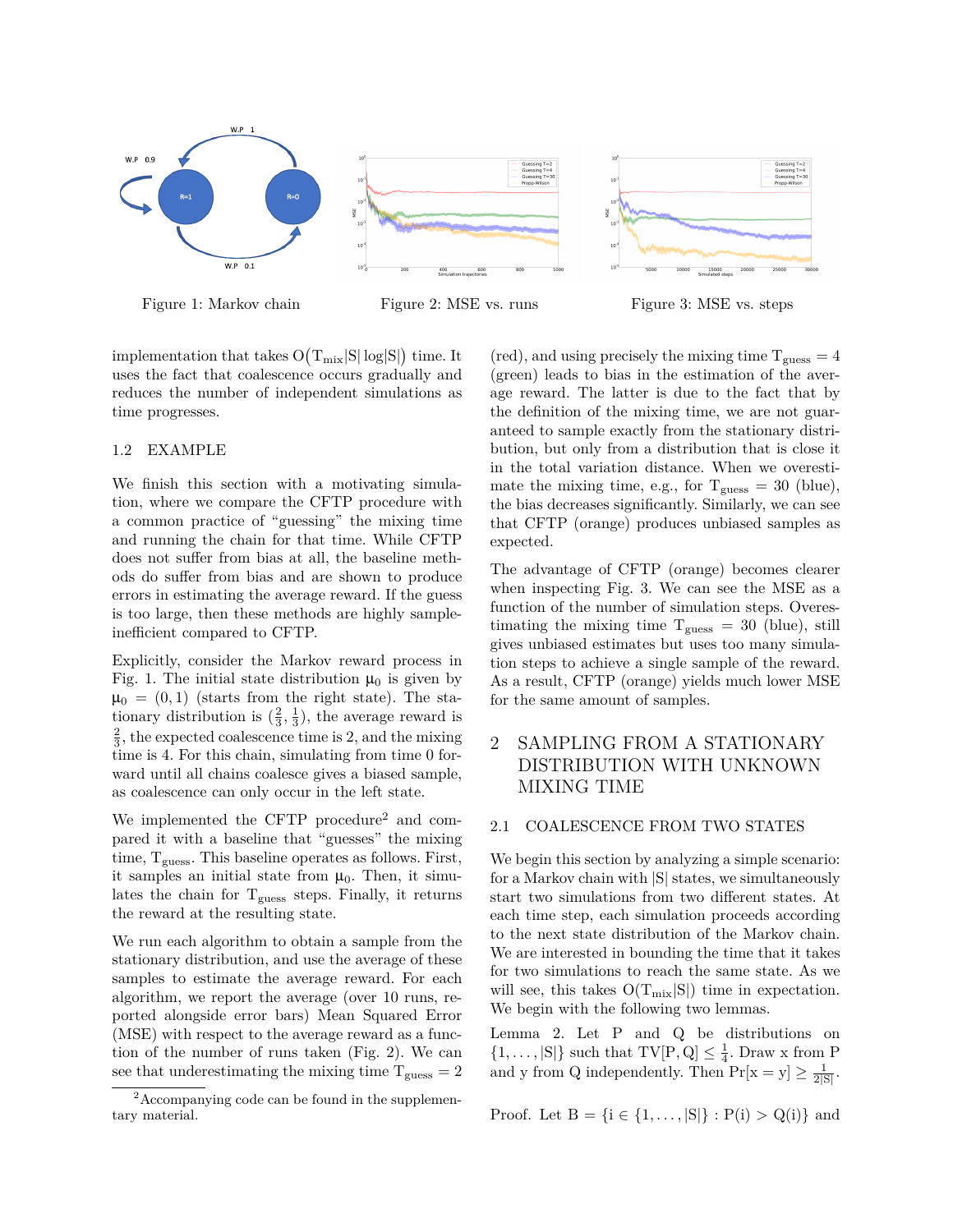note that, by definition of the total variation distance,  $P(B) - Q(B) = TV[P, Q] \le 1/4$ . We have that

$$
Pr[x = y] = \sum_{i=1}^{|S|} P(i)Q(i)
$$
  
\n
$$
\geq \sum_{i \in B} Q(i)^{2} + \sum_{i \in B^{c}} P(i)^{2}
$$
  
\n
$$
\geq \frac{(Q(B) + P(B^{c}))^{2}}{|S|}.
$$
  
\n(Cauchy-Schwartz)

The proof is completed by noticing that  $Q(B)$  +  $P(B<sup>c</sup>) = 1 - (P(B) - Q(B)) \ge 3/4$ .  $\Box$ 

Lemma 3. Let i and j be two states of an ergodic Markov chain of |S| states. Let x be the state reached after making  $T_{mix}$  steps starting from i, and let y be the state reached after making  $T_{mix}$  steps starting from j. Then  $Pr[x = y] \ge \frac{1}{2|S|}$ .

Proof. Let P be the distribution on states after making  $T_{\text{mix}}$  steps starting from i, and let Q be the distribution on states after making  $\rm T_{mix}$  steps starting from j. Let  $\mu$  be the stationary distribution of the Markov chain. Then by the definition of  $T_{mix}$ , we have that  $TV[P, \mu] \leq 1/8$  and  $TV[Q, \mu] \leq 1/8$ . Therefore,  $TV[P,Q] \leq 1/4$ , and by Lemma 2 we have  $Pr[x = y] > \frac{1}{2^{101}}$ . have  $Pr[x = y] \ge \frac{1}{2|S|}$ .

By repeating the argument of the previous Lemma, we arrive at the following conclusion.

Theorem 4. Let i and j be two states of an ergodic Markov chain on |S| states. Suppose that two chains are run simultaneously; one starting from i and the other from j. Let  $T_c$  be the first time in which the chains coalesce. Then  $T_c \leq 2|S|T_{mix}\log(1/\delta)$  with probability at least  $1-\delta$ . Moreover,  $\mathbb{E}[T_c] \leq 2|S|T_{mix}$ .

Proof. Let us start by sketching the proof idea. We break time into multiples of  $T_{mix}$ . We show that the probability that the chains do not coalesce after  $\ell$ such time-multiples is at most  $\left(1 - \frac{1}{2|S|}\right)^{\ell}$ .

Denote by  $x_t$  and  $y_t$  be the states of the two chains at time t. For any t and two states i*′* , j*′* , denote by  $E_{t,i',j'}$  be the event that  $x_t = i'$  and  $y_t = j'$ . By the Markov property and by Lemma 3,

$$
\Pr[x_{t+T_{\rm mix}} = y_{t+T_{\rm mix}} \mid E_{t,i',j'}] \geq \frac{1}{2|S|} \ .
$$

Using the Markov property again, for any  $\ell \geq 1$ :

$$
Pr\left[T_c > \ell \cdot T_{mix} \mid T_c > (\ell - 1)T_{mix}\right]
$$
  
\n
$$
\leq Pr[x_{\ell \cdot T_{mix}} \neq y_{\ell \cdot T_{mix}} \mid T_c > (\ell - 1)T_{mix}]
$$
  
\n
$$
= \sum_{i' \neq j'} Pr\left[x_{\ell \cdot T_{mix}} \neq y_{\ell \cdot T_{mix}} \mid T_c > (\ell - 1)T_{mix},
$$
  
\n
$$
E_{(\ell-1)T_{mix},i',j'}\right] \cdot Pr[E_{(\ell-1)T_{mix},i',j'}]
$$
  
\n
$$
= \sum_{i' \neq j'} Pr[x_{\ell \cdot T_{mix}} \neq y_{\ell \cdot T_{mix}} \mid E_{(\ell-1)T_{mix},i',j'}]
$$
  
\n
$$
\leq \sum_{i' \neq j'} \left(1 - \frac{1}{2|S|}\right) \cdot Pr[E_{(\ell-1)T_{mix},i',j'}] \leq 1 - \frac{1}{2|S|}.
$$

Therefore,

$$
\begin{aligned} \Pr[T_c > \ell \cdot T_{mix}] \\ &= \Pr[T_c > \ell \cdot T_{mix} \mid T_c > (\ell-1)T_{mix}] \\ &\cdot \Pr[T_c > (\ell-1)T_{mix}] \\ &\leq \left(1-\frac{1}{2|S|}\right) \Pr[T_c > (\ell-1)T_{mix}] \ , \end{aligned}
$$

and inductively  $Pr[T_c > \ell \cdot T_{\text{mix}}] \leq \left(1 - \frac{1}{2|S|}\right)^{\ell}$ .

The high probability bound immediately implies a bound on the expected coalescence time as follows:

$$
\mathbb{E}[T_c] = \sum_{t=0}^{\infty} Pr[T_c > t]
$$
  
\n
$$
\leq T_{mix} + T_{mix} \sum_{\ell=1}^{\infty} Pr[T_c > \ell \cdot T_{mix}]
$$
  
\n
$$
\leq T_{mix} + T_{mix} \sum_{\ell=1}^{\infty} \left(1 - \frac{1}{2|S|}\right)^{\ell}
$$
  
\n
$$
= 2|S|T_{mix} \cdot \Box
$$

We finish this subsection by showing that the upper bound in Theorem 4 is tight.

Theorem 5. There exists an ergodic Markov chain on |S| states and two states i, j such that the coalescence time  $T_c$  of two chains running simultaneously, one starting from i and the other from j, satisfies  $\mathbb{E}[T_c] \geq$  $\frac{1}{6}T_{\rm mix}\cdot |S|.$ 

Proof. Let  $\varepsilon \in (0,1)$  and consider a Markov chain with |S| states that for each state s, stays at s with probability  $1-\epsilon$ , and with probability of  $\epsilon$  choose the next state uniformly at random. Then,  $Pr[s' | s] =$  $(1-\varepsilon)1_{s=s'} + \frac{\varepsilon}{|S|}$ . It is easy to see that the stationary distribution of this chain is uniform. This means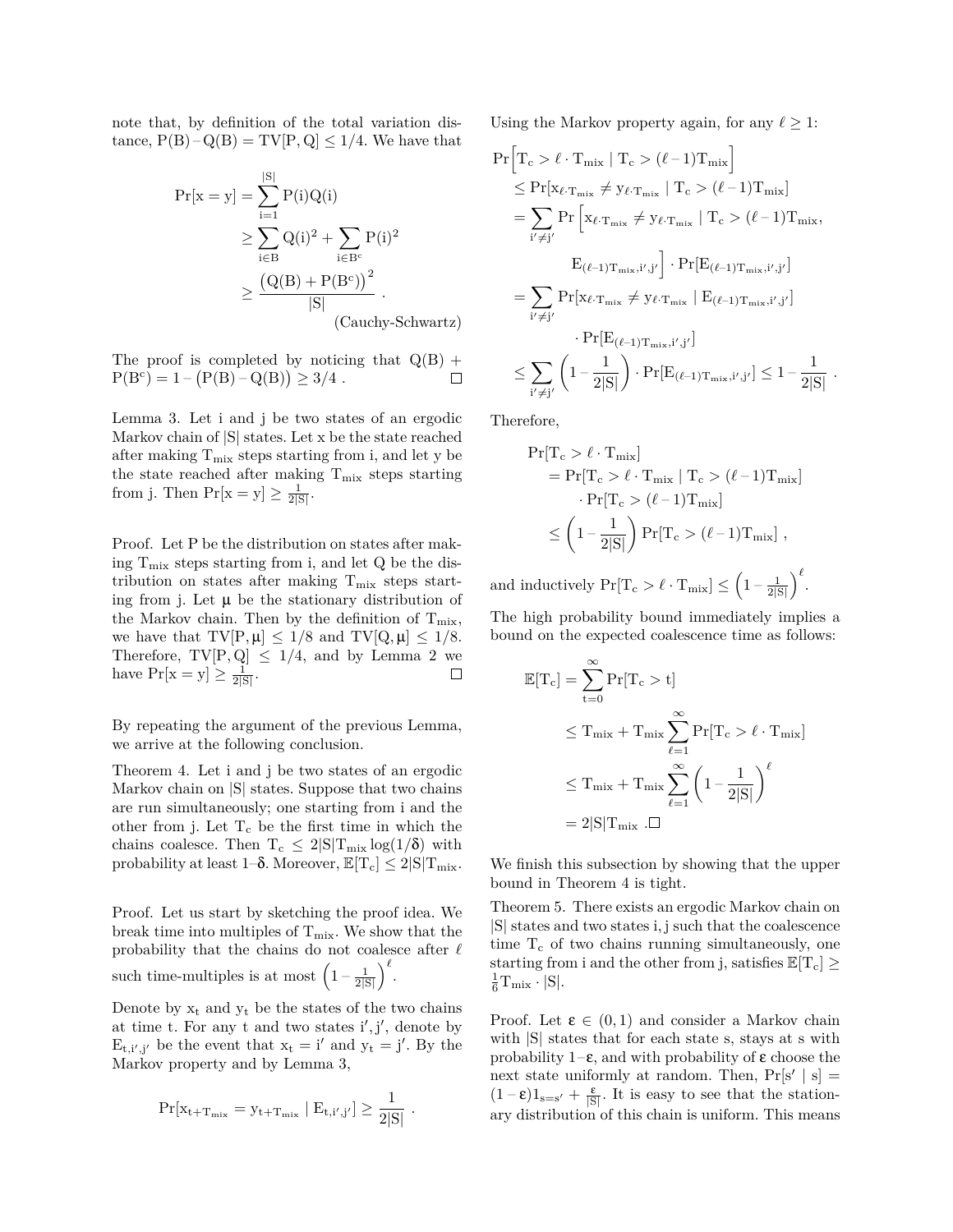that, starting the chain at state  $s_0$ , with probability ε the distribution at any time t *≥* 1 is uniform. Therefore,  $Pr[s_t | s_0] = (1-\epsilon)^t 1_{s_t=s_0} + (1-(1-\epsilon)^t) \frac{1}{|S|}$ .

Denote  $\bar{u}$  the uniform distribution. We get that

$$
TV[P_t^r[\cdot \mid s_0], \bar{u}] = \frac{1}{2} \sum_{s} \left| Pr[s_t = s \mid s_0] - \frac{1}{|S|} \right|
$$

$$
= \frac{1}{2} \sum_{s} (1 - \epsilon)^t \left| 1_{s = s_0} - \frac{1}{|S|} \right|
$$

$$
= \frac{|S| - 1}{|S|} \cdot (1 - \epsilon)^t \le e^{-\epsilon t} .
$$

This implies that  $T_{\text{mix}} \leq \frac{3}{\epsilon}$ .

Next, notice that for coalescence to happen, one of the states i or j must transition to a state held by the other chain, which happens with probability at most  $\frac{2\varepsilon}{|S|}$  via a union bound. Thus, in expectation, the time it takes for them to coalesce is  $\mathbb{E}[T_c] \ge$ <br> $\leq$ <br> $\leq$   $\frac{1}{8}$  $|S|/2\varepsilon \geq \frac{1}{6}|S|T_{mix}.$ 

#### 2.2 COALESCENCE FROM |S| STATES

In the supplementary material, we provide an alternative, simple proof of the coalescence-time of the CFTP procedure. The main ingredient of the proof is a generalization of the argument for bounding the coalescence-time of two chains to that of |S| chains. The following theorem formalizes this.

Theorem 6. Let  $\mu$  be the stationary distribution of an ergodic Markov chain with |S| states. We run |S| simulations of the chain each starting at a different state. When two or more simulations coalesce, we merge them into a single simulation. With probability at least 1 – δ, all |S| chains are merged after at most  $512|S|T_{mix}\log(1/\delta)$  iterations.

# 2.3 ESTIMATING THE DIFFERENCE IN AVERAGE REWARD OF TWO POLICIES

Denote the difference in average reward between two policies by  $\Delta \rho(\pi, \pi') \coloneqq \rho(\pi') - \rho(\pi)$ . As seen in Section 2, we can sample a state from the stationary distribution of  $\pi$  and thereby get an unbiased estimate of  $\rho(\pi)$  and similarly for  $\pi'$ . The difference between these estimates is an unbiased estimate of  $\Delta \rho(\pi, \pi')$ . However, we can also get an unbiased estimate of  $\Delta \rho(\pi, \pi')$  by sampling the stationary distribution of only one of  $\pi$  and  $\pi'$ , as we will now show. This property is useful when the sampling mechanism from one of the policies is restricted by real world constraints, e.g., in apprenticeship learning (see Section 3.3 for a concrete example). Our result builds on the following fundamental lemma regarding the average reward criteria (see, for example, Even-Dar et al., 2009, Lemma 5):

Lemma 7. ∀π, π' ∈ Π : Δρ(π, π') := ρ(π') – ρ(π) =  $\mathbb{E}_{s\sim \mu(\pi')}\left\{Q^{\pi}(s,\pi'(s))-Q^{\pi}(s,\pi(s))\right\}.$ 

Recall that  $Q^{\pi}$  is defined as in Eq. (1). Lemma 7 suggests a mechanism to estimate  $\Delta \rho(\pi, \pi')$  using Theorem 4. We first sample a state,  $s_0$  from the stationary distribution of  $\pi'$ . Then, we initiate two trajectories from s<sub>0</sub>, the first trajectory follows  $\pi$  from s<sub>0</sub> and the second trajectory takes the first action (at  $s_0$ ) according to  $\pi'$  and follows  $\pi$  thereafter. We accumulate the reward achieved by each trajectory until they coalesce. The difference between these sums makes an unbiased estimate of  $\Delta \rho(\pi, \pi')$ .

# 3 APPRENTICESHIP LEARNING

Consider learning in an MDP for which the reward function is not given explicitly, but we can observe an expert demonstrating the task that we want to learn. We think of the expert as trying to maximize the average reward function that is expressible as a linear combination of known features. This is the Apprenticeship Learning (AL) problem (Abbeel & Ng, 2004). We focus on extending the Multiplicative Weights Apprenticeship Learning (MWAL) algorithm (Syed & Schapire, 2008) that was developed for the discounted reward to the average-reward criteria. Our ideas may apply to other AL algorithms as well.

#### 3.1 BACKGROUND

In AL, we are given an MDP dynamics M that is comprised of known states S, actions A, and transition matrices (P<sup>a</sup> )<sup>a</sup>*∈*<sup>A</sup>, yet the reward function is unknown. We further assume the existence of an expert policy, denoted by  $\pi^E$ , such that we are able to observe its execution in M. Following Syed & Schapire (2008), our goal is to find a policy  $\pi$  such that  $\rho(\pi) \geq \rho(\pi^E) - \varepsilon$ , for any reward function. To simplify the learning process, we follow Syed  $\&$ Schapire (2008) in representing each state s by a low-dimensional vector of features  $\phi(s) \in [0,1]^k$ . We consider reward functions that are linear in these features; i.e.,  $r(s) = w \cdot \phi(s)$ , for some  $w \in \Delta^k$  where  $\Delta^k$  is the  $(k-1)$ -dimensional probability simplex. For compatibility with previous work, we decided to follow Syed & Schapire (2008) in assuming that the reward is in the probability simplex – in other AL papers (e.g. Abbeel & Ng, 2004; Zahavy et al., 2020), the L2 ball was considered instead. Having the set as the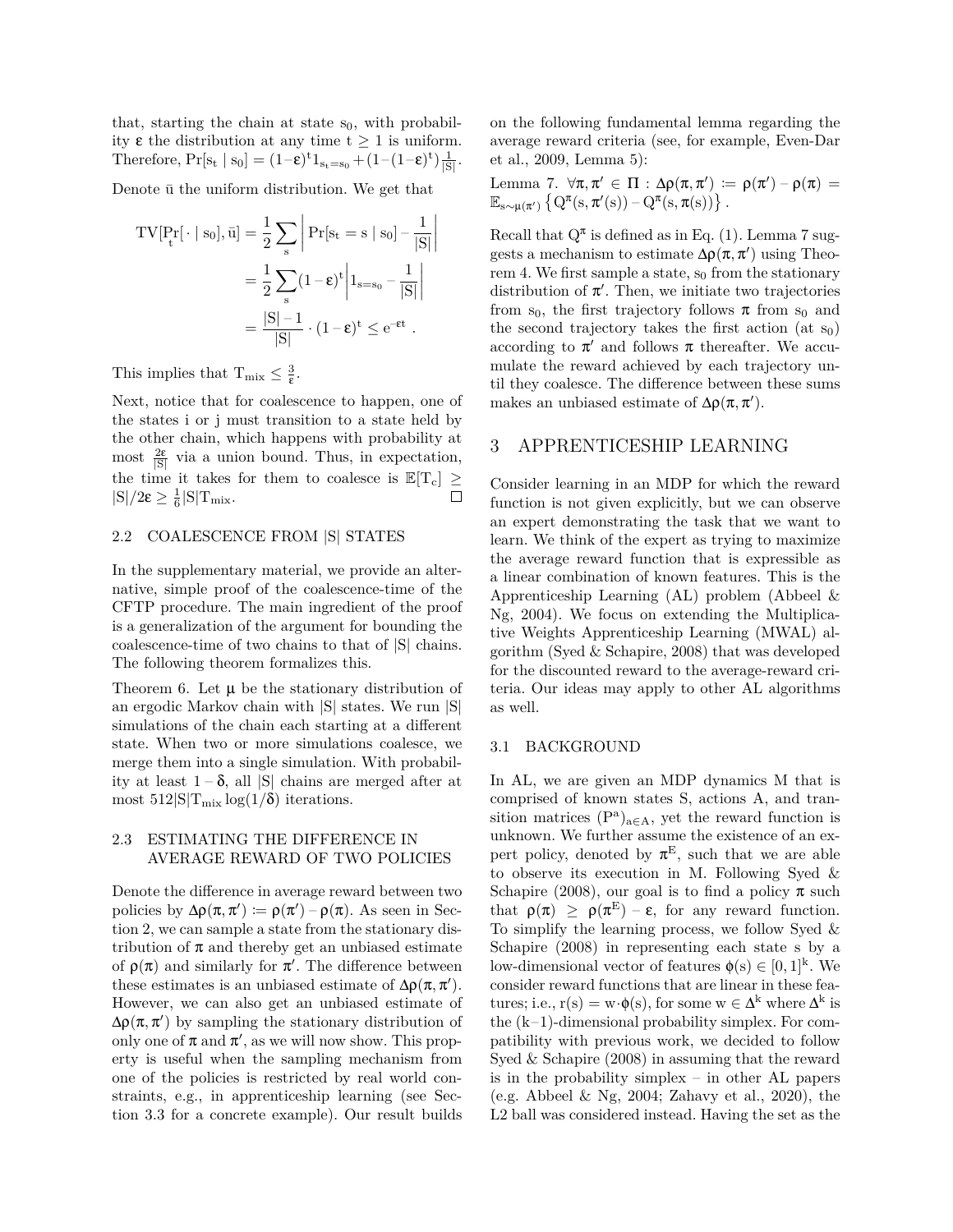simplex, combined with the use of the Hedge algorithm (see below), allowed Syed & Schapire (2008) to improve the complexity of the algorithm to depend logarithmically on the dimension of the features rather than polynomially as in Abbeel & Ng (2004).

With this feature representation, the average reward of a policy  $\pi$  may be written as  $\rho(\pi) = w$ .  $\Phi(\pi)$  where  $\Phi(\pi)$  is the expected accumulated feature vector associated with  $\pi$ , defined as  $\Phi(\pi)$  =  $\lim_{N\to\infty} \mathbb{E}_{\pi} \sum_{t=0}^{N-1} \phi(x_t) / N$ . Notice that similar to the average reward, this limit is not a function of the initial state when the MDP is ergodic.

We also require the notion of a mixed policy which is a distribution over stationary deterministic policies. Our algorithms return a mixed policy, and our analysis is with respect to this mixed policy. We denote by Ψ the set of all mixed policies in M and by  $\Pi$ the set of all deterministic stationary policies in M. For a mixed policy  $\Psi \in \Psi$  and a deterministic policy  $\pi \in \Pi$ , we denote by  $\Psi(\pi)$  the probability assigned by  $\psi$  to  $\pi$ . A mixed policy  $\psi$  is executed by randomly selecting the policy  $\pi \in \Pi$  at time 0 with probability  $\Psi(\pi)$ , and following  $\pi$  after that. The definition of  $\Phi$ extends naturally to mixed policies. In terms of average reward, mixed policies cannot achieve higher average reward than deterministic policies.

We think of AL as a zero-sum game between two players, defined by the following  $k \times |\Pi|$  matrix:

$$
G(i, \pi) = \Phi(\pi)[i] - \Phi(\pi^{E})[i], \qquad (2)
$$

where  $\Phi(\pi)[i]$  is the i-th component of feature expectations vector  $\Phi(\pi)$  for the deterministic policy  $\pi$ . Both players play a mixed policy. The row player selects a vector  $w \in \Delta^k$ , which is a probability distribution over the k features, and the column player chooses a policy  $\psi \in \Psi$ . Then, the value of the game is defined as

$$
v^* = \max_{\psi \in \Psi} \min_{w \in \Delta^k} \left[ w \cdot \Phi(\psi) - w \cdot \Phi(\pi^E) \right]
$$
  
= 
$$
\max_{\psi \in \Psi} \min_{w \in \Delta^k} w^{\top} G \psi .
$$
 (3)

In Sections 3.2 and 3.3 we propose and analyze two algorithms for apprenticeship learning with the average reward criteria, based on the MWAL algorithm (Syed & Schapire, 2008). Specifically, these algorithms learn a mixed policy  $\Psi$  that approximately achieves the max-min value  $v^*$  (defined in Eq.  $(3)$ ) against any  $w \in \Delta^k$ . As in previous work, we assume that the dynamics are known, yet we have access to the expert policy via an expert generative model E. Given a state s, the expert generative model E provides a sample from  $\pi^E(s)$ . In Section 3.2 we propose an algorithm that uses Coupling From The Past (CFTP) to estimate the feature expectations of the expert  $\Phi^E$ . In Section 3.3 we propose an algorithm that queries the expert, at each step, for two trajectories to compute an unbiased estimate  $\tilde{g}_t$  of the column of the game matrix (Eq. (2)) corresponding to  $\pi^{(t)}$  based on Lemma 7. Both algorithms update the strategies of the min (row) and max (column) players using standard RL methods as follows.

(i) Given a min player strategy w, find  $\arg \max_{\pi \in \Pi} G(w, \pi) = \sum_{i=1}^{k} w(i)G(i, \pi)$ . This step is equivalent to finding the optimal policy in an MDP with a known reward and can be solved for example with Value Iteration or Policy Iteration. (ii) Given a max player strategy  $\pi$ , the min player maintains a probability vector  $w \in \Delta^k$  giving a weight to each row (feature). To update the weights, we estimate  $G(i, \pi)$  for each  $i \in \{1, ..., k\}$  and the policy  $\pi$  of the max player. The algorithms in Sections 3.2 and 3.3 differ in the way they estimate these  $G(i, \pi)$ 's. In Section 3.2, we estimate the features expectations of the expert once before we start. Then, in each iteration, we evaluate the feature expectations of  $\pi$  by solving a system of linear equations using the known dynamics. Then we estimate  $G(i, \pi)$  by subtracting the features expectations of  $\pi$  from the estimates of the features expectations of  $\pi^E$ . We note that we can also handle the case where this step (and the PI step) is inaccurate. In this case, the representation error would appear in the bounds of the theorems below. Importantly, the complexity of both steps in our algorithms grows with the size of the MDP, but not with the size of the game matrix. In Section 3.3 we take a different approach and estimate the difference directly by generating two trajectories of the expert from two particular states.

### 3.2 ESTIMATING THE FEATURE EXPECTATIONS OF THE EXPERT

The algorithm of this section uses CFTP to obtain samples from the expert's stationary distribution and uses them to estimate  $\Phi^{\text{E}}$ –the expert's feature expectations. See Algorithm 2, line 3. Obtaining each of these samples requires  $\Theta(|S|T^{\pi^E}_{mix})$  calls to the generative model (Theorem 6), totaling at  $O(|S|T^{\pi^E}_{mix} \cdot m)$  calls overall. The number of samples m is taken to be large enough so that the estimate  $\Phi^E$  is  $\epsilon$ -accurate. The following theorem describes the sample complexity of Algorithm 2.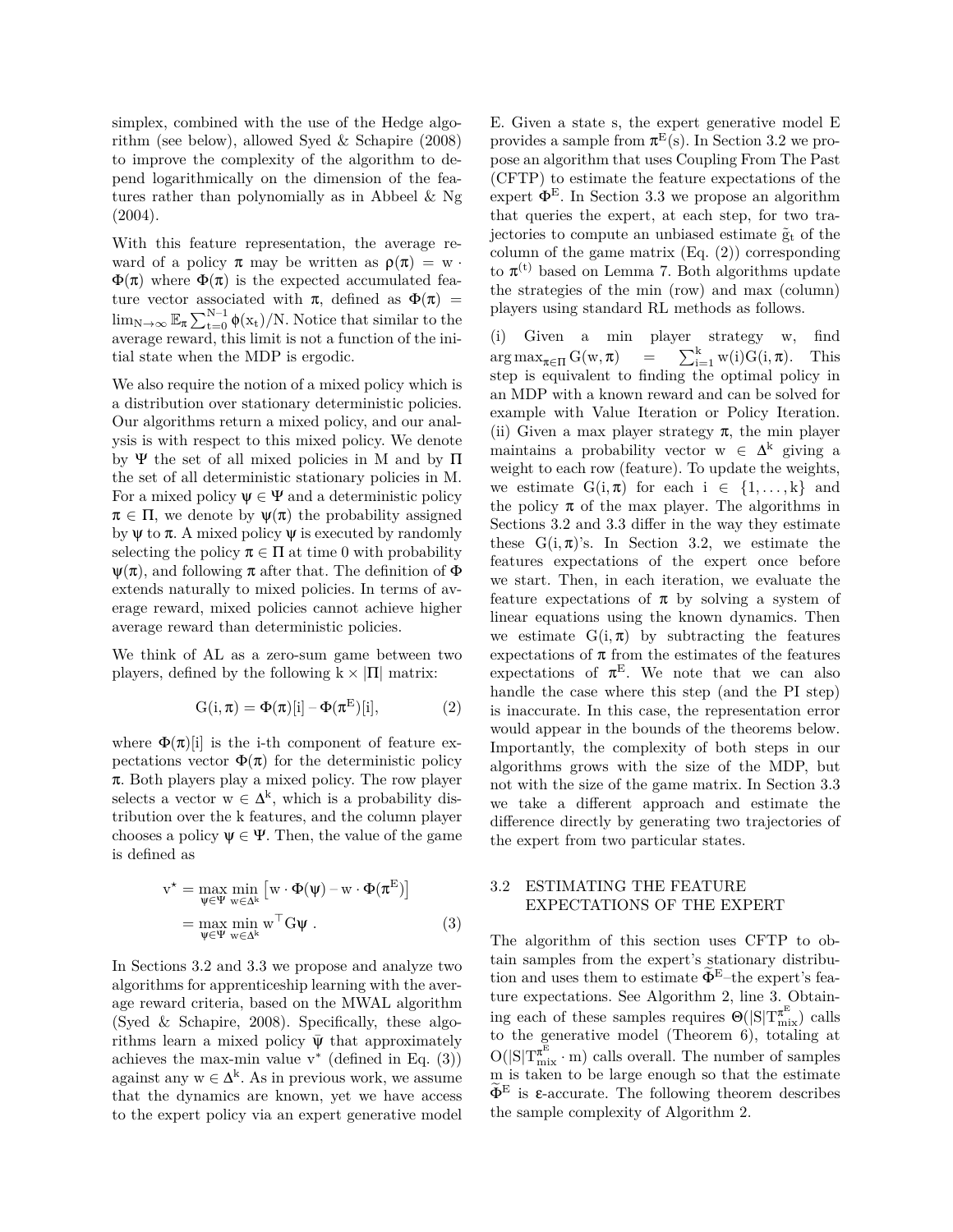Theorem 8. Assume we run Algorithm 2 for  $T =$  $\frac{144}{\epsilon^2}$  log k iterations, using m =  $\frac{18}{\epsilon^2}$  log(2k/ $\delta$ ) samples from  $\mu(\pi^E)$ . Let  $\bar{\psi}$  be the mixed policy returned by the algorithm. Let  $v^*$  be the game value as in Eq. (3). Then, we have that  $\rho(\bar{\psi}) - \rho(\pi^E) \ge v^* - \varepsilon$  with probability at least  $1-\delta$ , where  $\rho$  is any average reward of the form  $r(s) = w \cdot \phi(s)$  where  $w \in \Delta_k$ .

Note that Theorem 8 is similar to Theorem 2 of Syed & Schapire (2008). The main difference is that our result applies to the average-reward criteria, and we evaluate the expert using samples of its stationary distribution instead of using trajectories of finite length (which are biased). This simplifies the analysis and gives tighter bounds. As a comparison, the iteration complexity of MWAL is T =  $O(\frac{\log(k)}{\epsilon^2(1-\gamma)^2})$ , which is also logarithmic in k and linear in  $1/\varepsilon^2$  but depends in the discount factor. In the discounted case, a complete trajectory is required in order to have a single unbiased estimate of the feature expectations. In the average reward case, on the other hand, a single sample from the stationary distribution suffices to create an unbiased estimate of the feature expectations, and therefore the iteration complexity does not depend on the trajectory length. More details can be found in the proof (Section C.2).

Algorithm 2 MWAL for average reward criteria

- 1: Given: MDP dynamics M; generative model of the expert policy E; feature dimension k; number of iterations T; m the number of samples from  $\mu(\pi^{\text{\scriptsize E}}).$
- 2: Let  $\beta = \sqrt{\frac{\log k}{T}}$  (learning rate)
- 3: Sampling: Use the CFTP protocol with E and M, to obtain m samples  $\{\phi(s_i)\}_{i=1}^m$  s.t.  $s_i$  are i.i.d random variables and s<sub>i</sub>  $\sim \mu(\pi^E)$ . Let  $\widetilde{\Phi}^E =$  $\frac{1}{m} \sum_{i=1}^{m} \phi(s_i)$ .
- 4: Initialize  $W^{(1)}(i) = 1$ , for  $i = 1, \ldots, k$ .
- 5: for  $t = 1, \ldots, T$  do

6: Set 
$$
w^{(t)}(i) = \frac{W^{(t)}(i)}{\sum_{i=1}^{k} W^{(t)}(i)}
$$
, for  $i = 1, ..., k$ .

- 7: Compute an optimal policy  $\pi^{(t)}$  for M with respect to reward function  $r^{(t)}(s) = w^{(t)} \cdot \phi(s)$ .
- 8: for  $i = 1, \ldots, k$  do

9: Set 
$$
\tilde{g}_t(i) = \left(\Phi(\pi^{(t)})[i] - \tilde{\Phi}^{\mathrm{E}}[i] + 1\right)/2
$$
.

10: 
$$
W^{(t+1)}(i) = W^{(t)}(i) \cdot \exp(-\beta \tilde{g}_t(i)).
$$

- 11: end for
- 12: end for
- 13: Post-processing: Return the mixed policy  $\bar{\psi}$ that assigns probability  $\frac{1}{T}$  to  $\pi^{(t)}$ , for all t  $\in$  $\{1, \ldots, T\}.$

Remark. Recall that the expert policy may be

stochastic. At first glance, it may be tempting to try to estimate the expert policy directly. However, note that  $\phi(\pi^E)$  is an expectation over the expert's stationary distribution. Even if we do manage to estimate the expert's policy to  $\varepsilon$ -accuracy in each state, the small error in the estimated policy may entail a significant error in its stationary distribution. In fact, this error might be as large as  $\Omega(T^{\pi^E}_{mix}\varepsilon)$ . In particular, there is no sample size which is oblivious to  $T^{\pi^E}_{mix}$  and guarantees an  $\varepsilon$  bounded error.

## 3.3 ESTIMATING THE GAME MATRIX DIRECTLY

In the previous section, we introduced an algorithm that uses the CFTP protocol to sample the expert's stationary distribution without any knowledge of the corresponding Markov chain's mixing time. However, this mechanism required to query the expert for a long trajectory starting from every state to obtain a single sample from the stationary distribution. This may be tedious for the expert in practice, in particular in domains with large state spaces.

To relax this requirement, Algorithm 3 uses a different sampling mechanism that is not estimating  $\Phi(\pi^E)$  at the beginning of the algorithm. Instead, Algorithm 3 queries the expert for two trajectories at each step to generate an unbiased estimate  $g_t$  of a particular column of the game matrix. To obtain the estimate  $g_t$  (Algorithm 3, line 7), we use the sampling mechanism developed in Section 2 for evaluating the difference in the average reward of two policies  $\Delta \rho(\pi, \pi')$  (Lemma 7). Specifically, we start by sampling a state  $s_0$  from the stationary distribution of  $\pi^{(t)}$ . Since  $\pi^{(t)}$  and the dynamics are known, the stationary distribution of  $\pi^{(t)}$  can be computed by solving a system of linear equations. Next, we initiate two trajectories from  $s_0$ ; the first trajectory follows the expert policy from  $s_0$  and the second trajectory takes the first action (at s<sub>0</sub>) according to  $\pi$ <sup>(t)</sup> and follows the expert after that. We accumulate the features  $\phi(s)$  along the trajectories until they coalesce. The difference between these sums gives the unbiased estimate g<sub>t</sub> of  $G(\cdot, \pi^{(t)}) = \Phi(\pi^{(t)}) - \Phi(\pi^{E})$ (the column of the game matrix G corresponding to  $\pi^{(\text{t})}).$ 

Theorem 9 below presents the sample complexity of this approach as a function of b: a parameter that bounds the estimates  $g_t$  with high probability. Concretely, we assume that for any  $\ell > 0$ ,  $Pr[\Vert g_t \Vert_{\infty} > \ell \cdot b] \leq e^{-\ell}$ . In view of Theorem 4, b is always upper bounded by  $|S|T^{\pi^E}_{mix}$ . But, we believe that it can be much smaller in practice and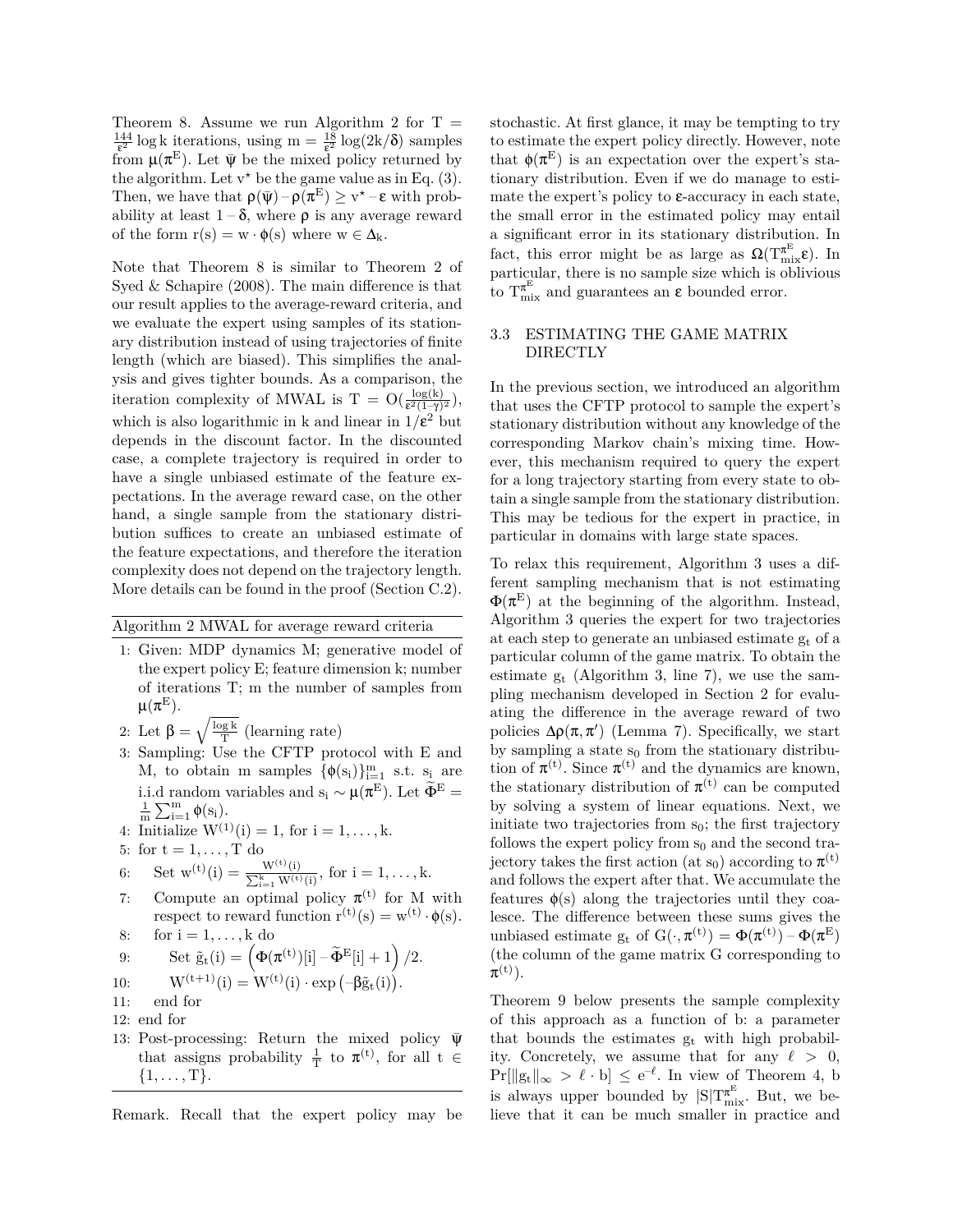### Algorithm 3 MWAL with generative differences

- 1: Given: MDP dynamics M; generative model of the expert policy E; feature dimension k; number of iterations T; parameter  $\delta$ ; parameter b.
- 2: Let  $\beta = \sqrt{\frac{\log k}{T}}$ ,  $B = b \log(2Tk/\delta)$
- 3: Initialize  $W^{(1)}(i) = 1$ , for  $i = 1, ..., k$ .
- 4: for  $t = 1, \ldots, T$  do
- 5: Set  $w^{(t)}(i) = \frac{W^{(t)}}{\sum_{i=1}^{k} W_i}$  $\frac{W^{(t)}(i)}{k}$  for  $i = 1, ..., k$ .
- 6: Compute an optimal policy  $\pi^{(t)}$  for M w.r.t reward function  $r^{(t)}(s) = w^{(t)} \cdot \phi(s)$ .
- 7: Sample  $g_t$  s.t.  $\mathbb{E}[g_t(i)] = G(i, \pi^{(t)})$ ,  $\forall i =$  $1, \ldots, k$
- 8: for  $i = 1, \ldots, k$  do
- 9: Set  $\tilde{g}_t(i) = (g_t(i) + B)/2B$ .

10: 
$$
W^{(t+1)}(i) = W^{(t)}(i) \cdot \exp(-\beta \tilde{g}_t(i)).
$$

- 11: end for
- 12: end for
- 13: Post-processing: Return the mixed policy  $\bar{\psi}$ that assigns probability  $\frac{1}{T}$  to  $\pi^{(t)}$ , for all t  $\in$  $\{1, \ldots, T\}.$

that there exists many cases where b can be known a-priori due to the structure of the reward function. For example, consider an MDP with a p–sparse reward function, i.e., the reward (and the feature vector in these states) is not zero in at most p states. While it might take a long time for two trajectories to coalesce, the difference in the reward between these trajectories can be upper bounded using the sparsity degree p of the reward. Concretely, consider an MDP with the following dynamics:  $P(s_i, s_{i+1}) =$  $1, \forall i \in [1, \ldots n-1], P(s_n, s_n) = 1 - \varepsilon, P(s_n, s_1 = \varepsilon),$  and a p–sparse reward function. For  $\varepsilon \ll 1/n$ , the trajectories will coalesce at  $s_n$  (with high probability), and we have that for any  $\ell > 0$ ,  $Pr[||g_t||_{\infty} > \ell \cdot p] \le e^{-\ell}$ .

Theorem 9. Assume we run Algorithm 3 for T iterations, and there exists a parameter b, such that for any  $\ell$ , Pr( $||g_t||_{\infty} \geq \ell \cdot b$ )  $\leq e^{-\ell}$ . Let  $\bar{\psi}$  be the mixed policy returned by the algorithm. Let  $v^*$  be the game value as in Eq. (3). Then, there exists a constant c such that for  $T \geq cB \log^2 B$  where  $B =$  $b^2$  $\frac{b^2}{\epsilon^2} \log^3 k \log^2(1/\delta)$ , we have that  $\rho(\bar{\psi}) - \rho(\pi^E) \geq v^* - \varepsilon$ with probability at least  $1-\delta$ , where  $\rho$  is the average of any reward of the form  $r(s) = w \cdot \phi(s)$  where  $w \in \Delta_k$ .

The key difference from the proof of Theorem 8 is in refining the original analysis to incorporate the variance of the estimates  $g_t$  into the algorithm's iteration complexity. The proof is found in Section C.3.

# 4 POLICY GRADIENT

Consider the problem of finding the best policy in an MDP from the set of all policies that are parameterized by a vector  $\theta$ . Sutton et al. (2000) proposed a variant of Policy Iteration that uses the unbiased estimate of the policy gradient and guaranteed that it converges to a locally optimal policy. We now describe a sampling mechanism that achieves such an unbiased sample, resulting in a much simpler algorithm than the biased policy gradients algorithm of (Baxter & Bartlett, 2001; Marbach & Tsitsiklis, 2001).

The Policy Gradient Theorem (Sutton et al., 2000), states that for the average-reward criteria,

$$
\frac{\partial \rho}{\partial \theta} = \mathbb{E}_{s \sim \mu(\pi)} \mathbb{E}_{a \sim \pi(s)} \frac{\partial \log \pi(s, a)}{\partial \theta} Q^{\pi}(s, a) ,
$$

where  $Q^{\pi}(s, a) = \sum_{t=1}^{\infty} \mathbb{E}(r_t - \rho(\pi)|s_0 = s, a_0 = a, \pi)$ . We produce an unbiased estimate of the policy gradient similarly to evaluating the reward difference between policies described in Section 2. Specifically, we do the following: (1) use the CFTP method to get unbiased sample s  $\sim \mu(\pi)$  from the stationary distribution of  $\pi$ ; (2) sample a'  $\sim \pi(s)$ ; (3) initiate two trajectories from s. The first trajectory starts by taking action a (the action we want to estimate the Q function at), and the second starts by taking a*′* . Even if these actions are the same, they would not necessarily lead to the same state as the environment is stochastic. After the first action is taken, both trajectories follow π until coalescence. The difference of cumulative rewards between the two trajectories forms an unbiased estimate of the Q-value. To construct the estimate of the gradient, we multiply the Q-value estimate by the derivative of log π(s, a) at θ.

## 5 DISCUSSION

We derived and analyzed reinforcement learning algorithms for average reward criteria. Existing algorithms explicitly require an upper bound on the mixing time. In contrast, we leveraged the CFTP protocol and derived sampling algorithms that do not require such an upper bound. For these algorithms, we provided theoretical bounds on their samplecomplexity and running time. Finally, we offered an alternative, simpler proof for the correctness of CFTP. As CFTP is a twenty-year-old protocol, we hope that our proof will make it more accessible to the RL community.